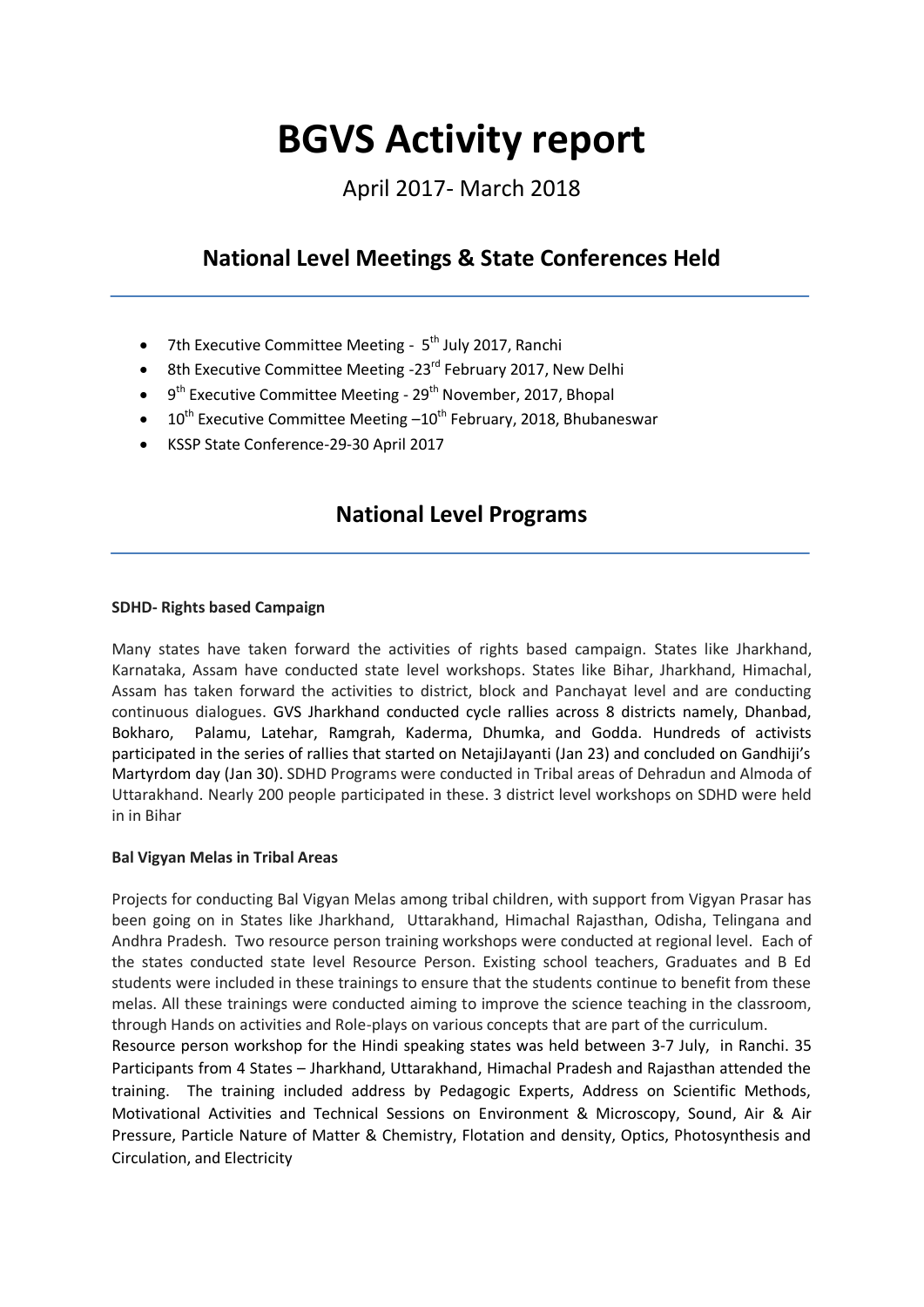Resource person workshop for the Non-Hindi speaking states was held between 8-12 July, in Hyderabad.60 Resource Persons from 4 states –Telingana, Andhra Pradesh and Orissa attended the workshop. Sessions where held on Nutrition and Health, Astronomy, Chemistry, Opportunities for tribal children, Miracle show, Health and Hygiene, Air and Air Pressure, Particle Nature of Matter, Photosynthesis and Circulation and digestive system

Bal Vigyan melas were conducted among tribal children in schools these states. These melas have been effective in generating some curiosity among children and has helped to give them a glimpse of joyful learning experience. Sustained efforts are required to nurture scientific curiosity among these children

The whole process has helped to improve pedagogic practices among teachers, who have been part of our organization. In addition, we have been able to establish some network among teachers, especially in northern states.

### **Youth Programs**

A national workshop to develop leadership for tomorrow was conducted in Rohtak, Haryana on the 1st and 2nd of April. 55 Participants from 15 states participated in the program. The delegates participated in Group discussions on conceptual ideas, Cultural activities, Screening of short films followed by discussions, Expert speak on Scientific Temper and they prepared state specific action plans for the next 3 months. The workshop decided to hold a Youth Meet, with 10 delegates, including 5 females from each state

Following this, many states have conducted various state level activities and this has seen the involvement of more youth. A Youvasamithi is formed in Delhi, and various activities are happening in Campuses.

A Regional Youth Meet was held in Dehradun on the  $13<sup>th</sup>$  and  $14<sup>th</sup>$  of July 2017. Nearly 40 participants from 4 states – Himachal Pradesh, Uttarakhand, Delhi and Haryana participated in the meet. The meet discussed the socio economic condition of the youth, had experience sharing sessions, a cultural session, and action plans were prepared. The meet aimed to keep the motivation of youth going, after the Rohtak meet and before the Bhopal meet.

A National Youth Workshop was held in Bhopal, adding on to the experience of Bhopal Jan Utsav. A Field visit was held on the  $29<sup>th</sup>$  of Nov, followed by a two day workshop on 30 Nov-1 Dec. 72 Participants from 13 States took part in the workshop during which sessions were conducted on Socio-Economic changes and the challenges for youth, Process of Perception and Value formation: Changes and Challenges, Role of youth in Social Change and Gender equality. In the workshop laced with icebreakers, songs, and cultural activities the participants shared the experiences of activities in their states, and also made an Action Plan for the next few months. Youth Week was celebrated in Balasore, Orissa and Youth day was celebrated in Andhra Pradesh

### **Foundation Day**

BGVS Foundation Day was celebrated in 76 districts, 100 blocks and about 200 Panchayats across the country. The celebrations were held with the intention to re-establish the emotional connect that various activists of BGVS The celebrations included various programs where the senior activists of BGVS recalled their experiences of the initial days of BGVS. The activists of BGVS were enthusiastic and owned up the program at various levels

### **Promotion of Scientific Temper**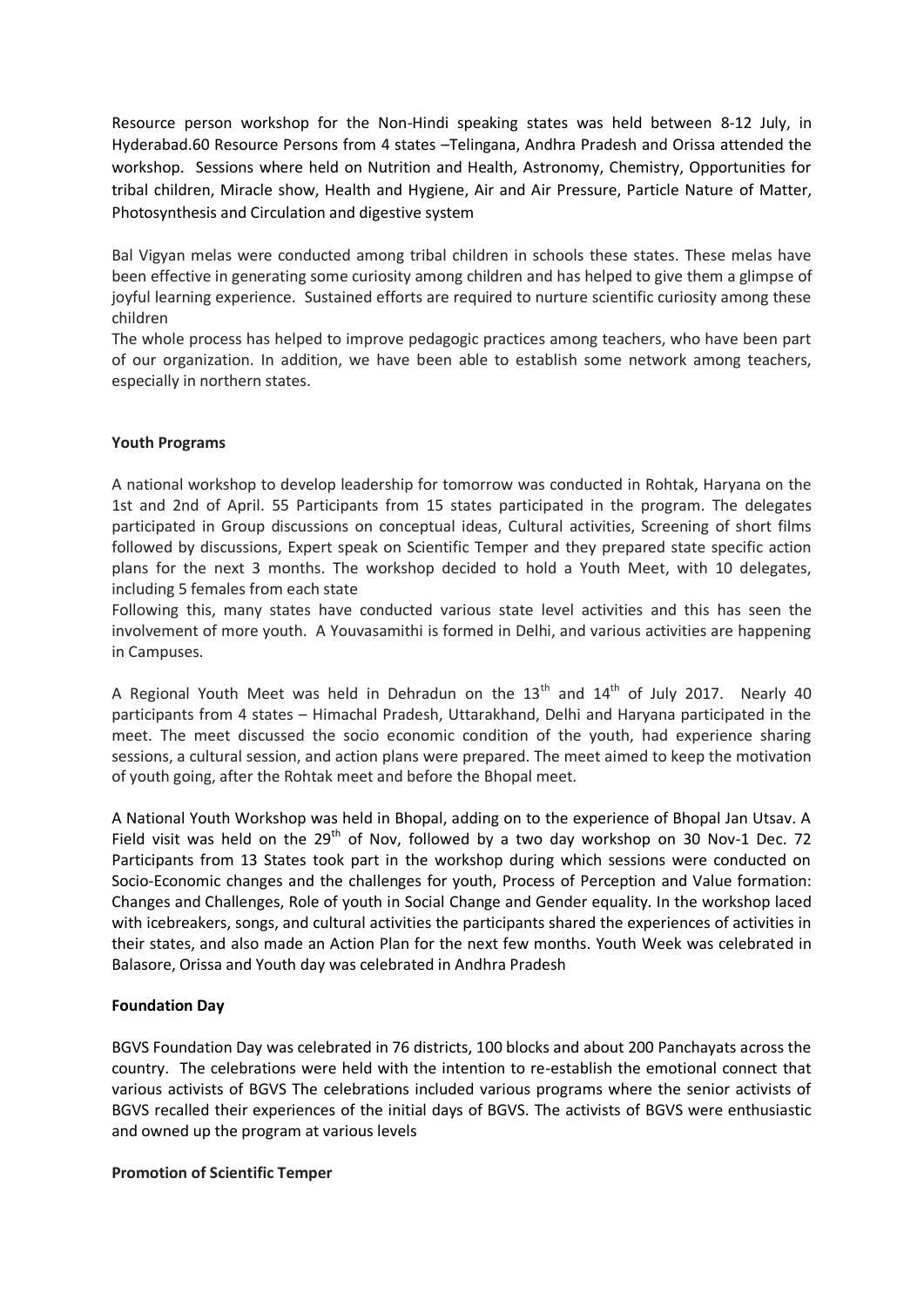A call to March for science, on 9<sup>th</sup> August, was given by 'Breakthrough Science Society'. BGVS Units across the country, along with AIPSN organised and participated in various programs including Protest Marches and Seminars across the country. The march called attention to the reduction in funding for research projects, the anti-scientific environment prevailing in the country, and the spread of pseudo-science.

Super-Blue-Blood Moon **-**Programs were conducted in various states generating interest in children and Adults on the astronomical phenomenon. Activities included Pre event awareness sessions, Demo sessions, Observation through telescope. Countering the superstitions around eclipse, cake cutting and food distribution was held at many places.

### **SRC Closure**

The current government at the centre has decided to shut down the State Resource Centres which has played a major role in improving literacy in our country. BGVS, as the pioneering organization that worked on literacy, wrote to the President, the Prime minister and The Minister of Human Resource Development, protesting the closure of the State Resource Centres. The SRCs are continuing the struggle to propagate literacy.

### **Opposition on the murder of GauriLankesh**

Various state units of BGVS organised and participated in the programs protesting the murder of GauriLankesh.

#### **Jan Utsavs**

A three day National level Jan Utsav was conducted in Bhopal. The Bhopal Jan Utsav– a festival of diversity, reason and resistance was conducted from November 26-28. Organised by various progressive organisations, collectives and movements, the festival brought together activists from diverse movements, cultural activists and science. The festival was conceived as a response to the systematic assault on people's lives mounted by religious sectarian forces and neoliberal economic policies. Sessions held include Voices of resistance, Reason and scientific temper, Our lives our struggles, Science education and research, Education policy and exclusion, Gender and oppression, Science & technology and self reliance, youth forum and cultural resistance. Nearly 600 Persons from across the country participated in the Utsav

A three day Program, Haryana Jan Utsav was conducted in Rohtak, Haryana. The program included corners on Social Justice, Agriculture, Health, Youth, Scientific Temper and Science Popularization. Various cultural programs like Dramas, Songs, Poetry reading with visualization, and Gazal Night were held. Apart from Haryana, delegates from Delhi and Uttar Pradesh participated in the Utsav.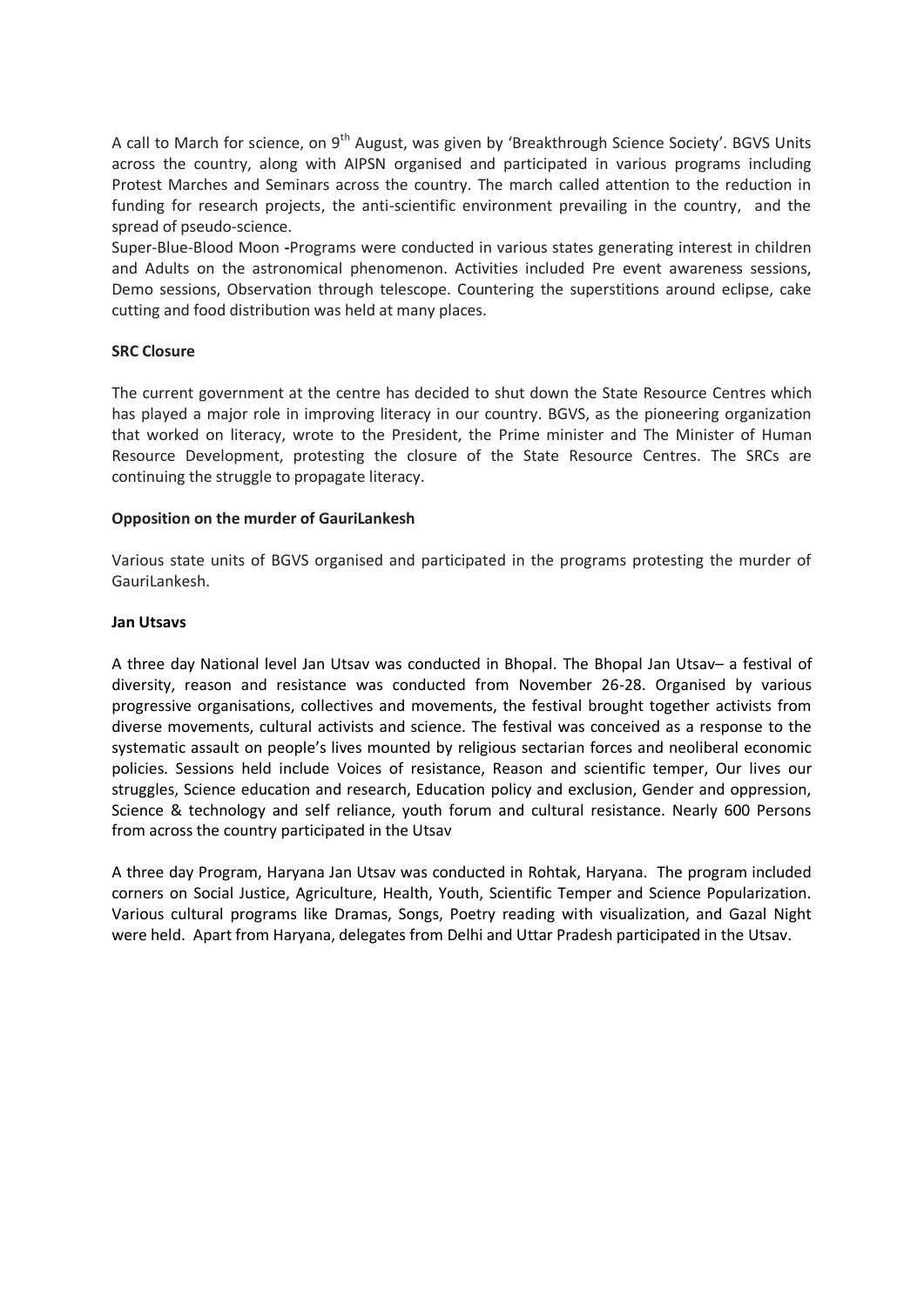### **Andhra Pradesh**

### **Education**

- Chekumuki Science Sambaralu: This is the flagship program of the JVV, which is being conducted every year in a grand scale. Approximately 5 lakh students and 10000 teachers have been participated this year in this program. The entire event took place at four levels; school, mandal, district and state. School level test was conducted simultaneously across the state in 5000 schools on November 7th. Chekumuki state level science fest, an extravaganza to celebrate science, was organised in Kurnool on January  $6<sup>th</sup>$  to  $8<sup>th</sup>$ , 2018.
- Summer camps: On the name of *"Joyful Summer",* we are conducting approx. 100+ summer camps to the students on the month of May every year. Nearly 10000 students are attending every year in all over AP

### **Bihar**

### **SDHD Campaign**

- District Level Seminars: Organized in 18 districts namely Begusarai, Gaya, Darbhanga, Madhubani, Samastipur, Madhepura, Saharsa and other districts. A
- Block Level Seminars: Organized at 45 blocks. Janwachan programme was not possible to take up in want of supply of books on Sabkadeshhamaradesh.
- 50 set resource books for campaigning through Janwachan under SabkaDeshHamaradesh Programme were received and distributed in different Zones in October 2017; from that 13 set of books were sold.
- On 22 December, 2017, Foundation Day of BGVS was organized at the district as well as bblock levels.

### **Samata & Gender Justice**

 After the National Level Samta Programme, state level Seminar of Samta Bihar was organized at Patna and Rohtas.

### **Haryana**

### **Sabka Desh Hamara Desh**

 A three day Program, Haryana Jan Utsav was conducted in Rohtak, Haryana. The program included corners on Social Justice, Agriculture, Health, Youth, Scientific Temper and Science Popularization. Various cultural programs like Dramas, Songs, Poetry reading with visualization, and Gazal Night were held. Apart from Haryana, delegates from Delhi and Uttar Pradesh participated in the Utsav.

### **Youth**

One day state level meet for youth was held in April, 2017.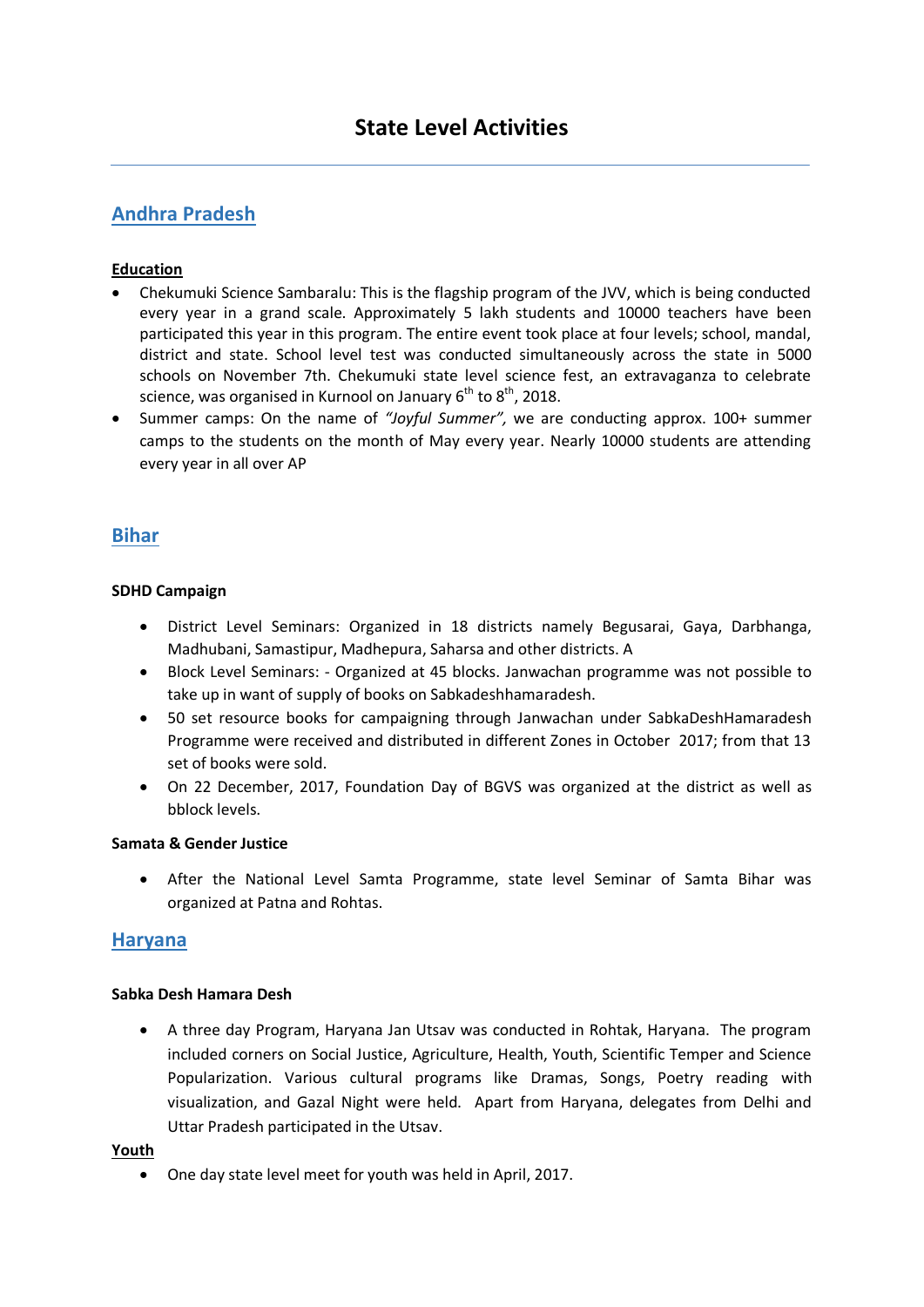### **Jharkhand**

### **Awards &Recognitions**

 Awards of Appreciation for Best Achievements in Shakshar Bharat Programme: Two GPs of Dhanbad and Two GPs of Latehar were awarded by National Literacy Mission, Government of India, New Delhi for their remarkable achievements under Shakshar Bharat Programme

### **Education**

- Science Teacher's and Activist's Training for organizing Children's science festival: A four days science teachers and GVSJ's local activists was organized at Zila School, Dumka from May 13, 2017 to May 16, 2017; total participation was 88 (71 males and 17 females). Mrs. Anshumala, Dr.Irfana, Ms Joyeeta were the Resource Persons who facilitated conducting training on various themes related to Chemistry, Physics, Biology and Astronomy.
- Children's Science Festival: Vigyan Prasar (an autonomous Institution of the Government of India under the Ministry of Science and Technology) sponsored Children's Science Festival was organized in 10 schools from three blocks of Dumka district in which 1200 tribal children took part. The trained teachers and local activists managed conducting the training under the supervision of the Executive Members of GVSJ.
- Regional Workshop of Science Teachers at Ranchi: Vigyan Prasar (an autonomous Institution of the Government of India under the Ministry of Science and Technology) sponsored 5 Day Regional Workshop of Science Teachers was organized from July 3, 2017 to July 7, 2017; where 70 teachers (54 males and 16 females) from 5 states (Himachal Pradesh, Uttarakhand, Chhattisgarh, Rajasthan and Jharkhand) took part.
- On behalf of GVSJ, the General Secretary of GVSJ Mr. Hemant Kumar Jayaswal took part in the state level Convention on Teacher organized by GVS Uttarakhand on 13-17 August 2017.

### **Youth Empowerment**

 Training Programme for Youth Empowerment: A self-supported two day training programme for youth empowerment was organized at ATMA auditorium at Dumka on 19-20 May, 2017; where 37 delegates (27 males and 10 females) from 10 districts (Dhanbad, Dumka, Sahibganj, Godda, Bokaro, Jamtara, Palamu, Chatra, Kodarma and Ranchi) of Jharkhand took part actively. During the Training various types of entertaining programmes were organized.

### **Sabka Desh Hamara Desh**

 State Level Workshop: A two day state level Workshop on "SabkaDeshHamaraDesh"was organized at Ranti Sati Dharmalsala at Jhumritilaya (Koderma) to enhance the theoretical knowledge base of the leading volunteer members of the GVS representing from different districts. Thirty eight (38) participants (30 males and 8 females) representing eight (8) districts of Jharkhand (Dhanbad, Palamu, Giridih, Koderma, Bokaro, Chatra, Ramgarh and East Singhbhum) took part in the Workshop. The participants meticulously read the AIPSN documented four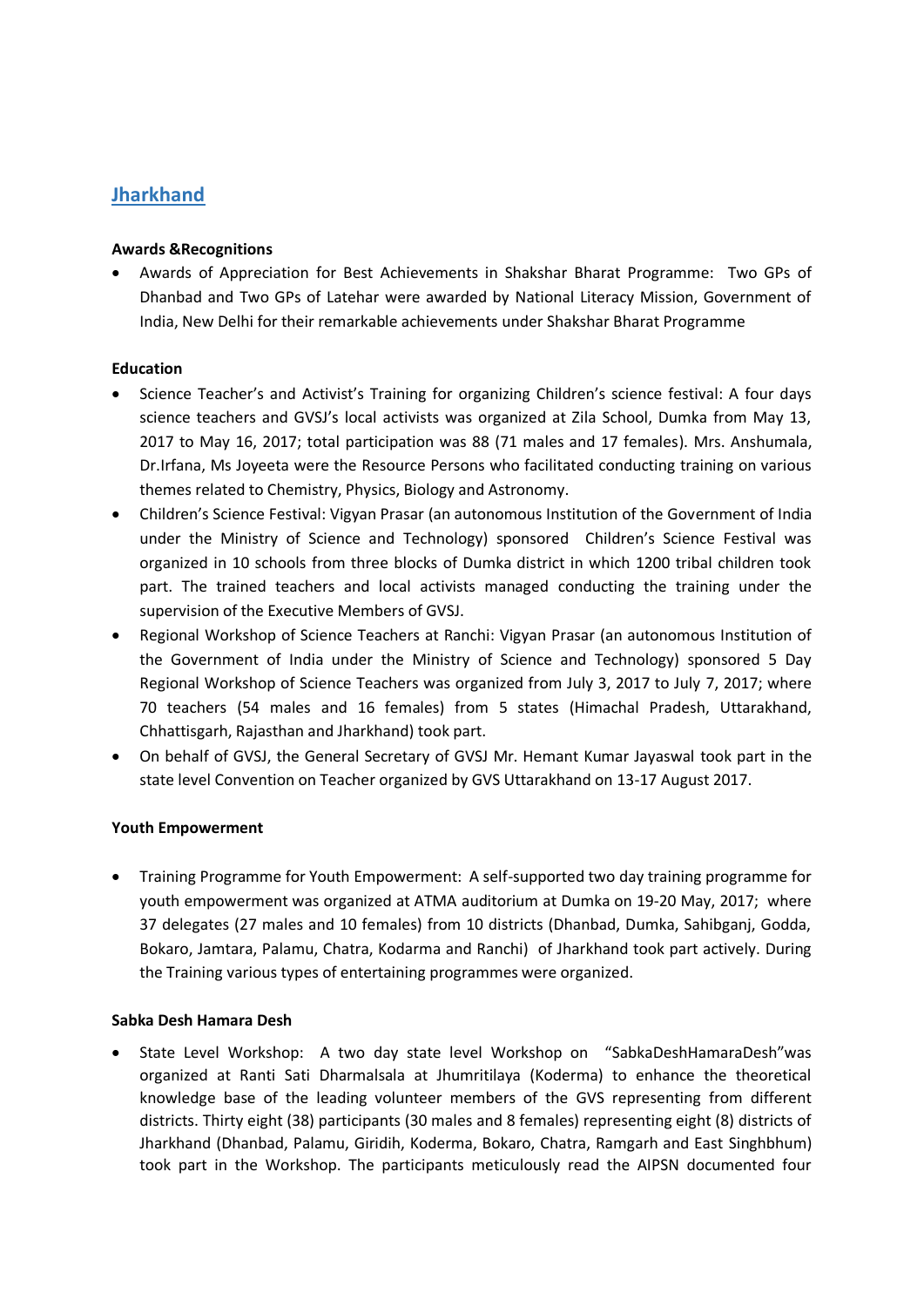booklets on four different issues like health, education, right to food and nationalism and thereafter discussed on those issues elaborately to get themselves sensitized so that they could take those issues before the common masses to join hands with the efforts made by BGVS and GVSJ towards cementing national integration through "SabkaDeshHamaraDesh" programme. The Workshop unanimously decided to conduct such Workshop at the district and block levels.

- District Level Workshop: Towards fulfilling the commitment made In the above mentioned State level Workshop, the Dhanbad District unit of GVSJ organized a two day district level Workshop was organized at Baradaha Gram Panchayat Office premises on 11-12 November, 2017. The Workshop was attended by thirty seven (37) participants (28 males and 9 females) representing six blocks (like Dhanbad, Baliapur, Topchanchi, Nirsha, Jharia and Govindpur) of Dhanbad district.
- One person participated in the Regional Meetings on SabkaDeshHamaraDesh organized by AIPSN in Kolkata 30.04. 2017 and 01.05.2017.
- Eight members of GVSJ took part in the Eastern Regional Workshop on SabkaDeshHamaraDesh organized by West Bengal Vigyan Manch in Kolkata on 24-25 June, 2017.
- 2 Persons took part in the Workshop on SabkaDeshHamaraDesh on 10-12 August organized by AIPSN.
- On behalf of GVSJ, one person participated in the Regional Workshop on SabkaDeshHamaraDesh held in Kolkata on November 1, 2017.
- Fifty members of GVSJ took part in the state level workshop on SabkaDeshHamaraDesh at the RanisatiDharmsala premises, Jhumritilaiya.

### **Scientific temper and constitutional values**

- March for Science in Ranchi: On August 9, few members of GVSJ took part in the India March for Science in Ranchi under the leadership of Mr. AsimSircar, President of GVSJ. The delegates of the said event submitted a memorandum to the Governor of Jharkhand demanding promotion of scientific temper in schools and colleges.
- Meeting on Community Cohesion: GVSJ took part in the one day meeting on Community Cohesion organized on August 28, 2017 in Ranchi organized by AmanBiradari.
- AmanYatra and Meeting: Under SajhaKadam program, Aman Yatra was organized in three different locations on 01.09.2017, 04.09.2017 and 06.09.2017 in Giridih town where 300 people participated; the rally finally culminated with mass meeting.
- Protest March against Murder of GouriLankesh: Protest marches were organized in five districts viz., Dhanbad, Bokao, Kodarma, East Singhbhum and Dumka against the murder of GouriLankesh in different dates in September 2017.

### **Other**

- Condolence Meeting: To pay tribute to one of our most dedicated and self-less woman workers Mrs. Geeta Devi of Latehar, a condolence meeting was organized on Sep 20, 2017 at the state Head Office premises of Gyan Vigyan Samiti, Jharkhand. The meeting was attended by 22 participants. All the participants highlighted Mrs. Geeta Devi's contributions in leading social movements in her area and empowering women as an ex-state coordinator of Samta wing.
- Convention on People's Health Charter: GVSJ took part in the Convention on People's Health Charter organized by Jan SwasthAbhiyan at SDC, Ranchi on August 27, 2017.
- Participation in International Confernce: Dr Madan Sarkar, EC Member of GVSJ represented BGVS in the Second World Congress of Comparative Economics (2nd WCCE), that took place in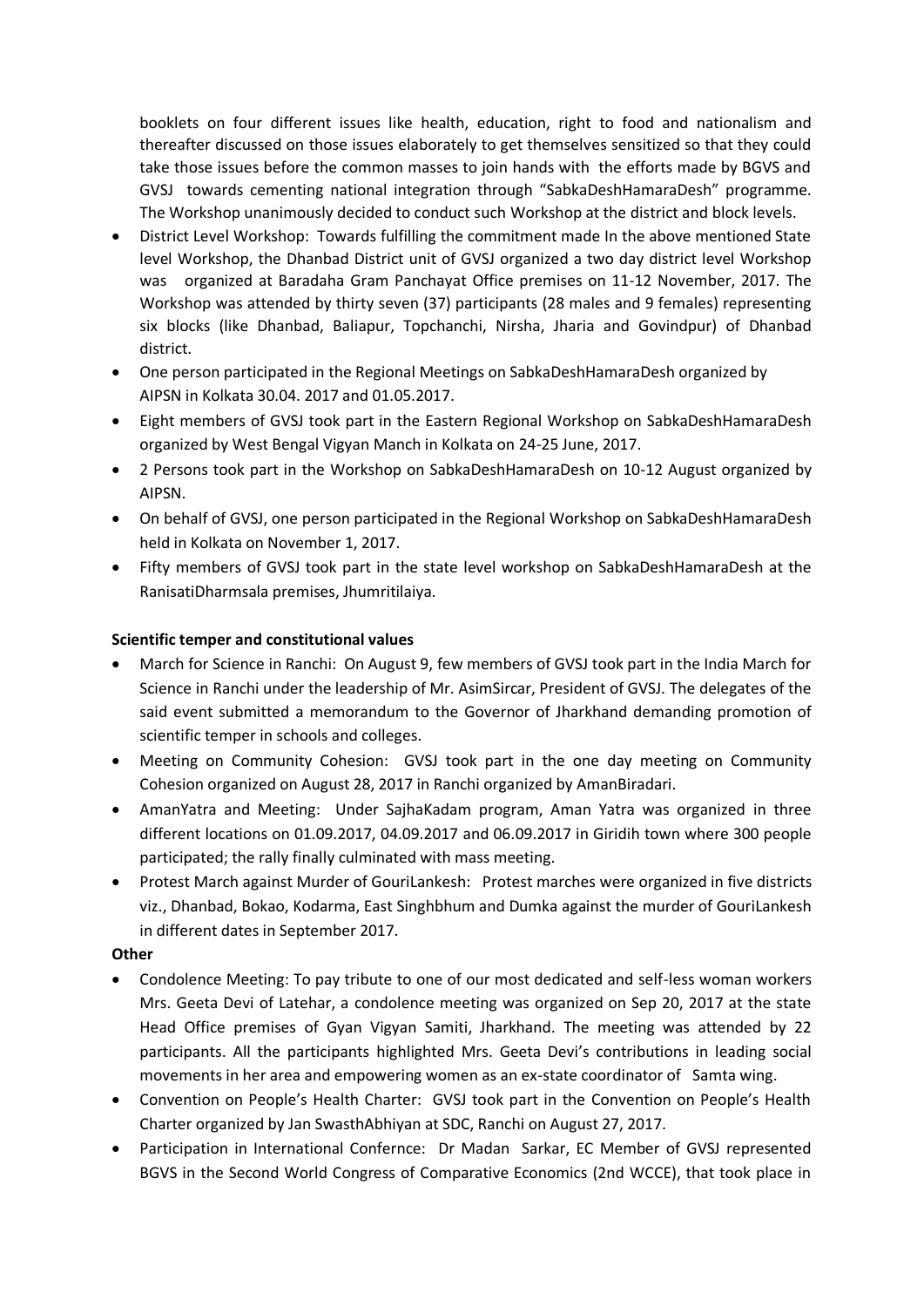St. Petersburg, Russia, on June 15-17, 2017, and presented two research papers GLOBALIZATION OF INDIAN ECONOMY: THE INEVITABLE CULMINATION OF NEHRUVIAN MODEL OF INDIA'S ECONOMIC DEVELOPMENT

### **Karnataka**

### **Environment**

 BGVS Karnataka organized Round table discussions on "Impact of Patala Ganga project" envisaged by Government of Karnataka in May 2017. State Government had proposed to under takePatala Ganga project, which is underground water exploration project, aiming to drill 8- 10km depth and pump out aquifer water. This was done in association with Multi-National Company which had assured to charge nothing if there is no water after drilling. BGVS invited Water experts, Geologists and Ecologists for the Round table discussions in which it was felt that it is an unscientific approach without assessing the impact of such a project. Immediately our district units organized a campaign against this in association with various organizations in about 8 districts. BGVS also exhorted the Government that if the project is not withdrawn and broader consultation is not done, it will build a protest in all the places where this project has been planned.

This resulted in mounting the pressure on the State Government. Finally, State Government declared that it would re-examine the project with experts.

### **Health**

 BGVS organized session Food security and malnutrition at Raichur in April 2017 in which large number of malnutrition and hunger were reported. Various experts including Dr. GopalaDabade participated in this. About 70 people participated.

### **SabkaDeshHamaraDesh**

 As part of SDHD, BGVS organized 3 days 'State Level Rights-based Workshop' at Vidhuraashwatha, Gowribidanur on June 10-12, 2017.About 40 participants from 12 districts were present. The workshop was inaugurated by former Advocate General Prof. Ravi Varma Kumar. Session on Right to Education, Food Security and Right to Water were taken respectively by Dr. Savita Suresh (NIAS), Dr SharadaDabade and Dr.Sharath Chandra Lele. JanardhanKesaragadde presented on globalization and its impact on these fundamental rights of the people.

### **Organizational**

• On june  $12^{th}$ , 2017 Annual General Body Meeting of the BGVS Karnataka was organized. In the meeting, last one year activities were taken stock and an action plan for the next one year was discussed in detail and finalized. In this meeting, EC members whoever have not been able to attend the BGVS EC meeting for the last one year were dropped from BGVS EC

### **Kerala**

### **Organisational Education**

 In a period when democratic values and scientific thinking is under threat the interventions of scientific movements in every realms of society is of crucial importance. KSSP frame all activities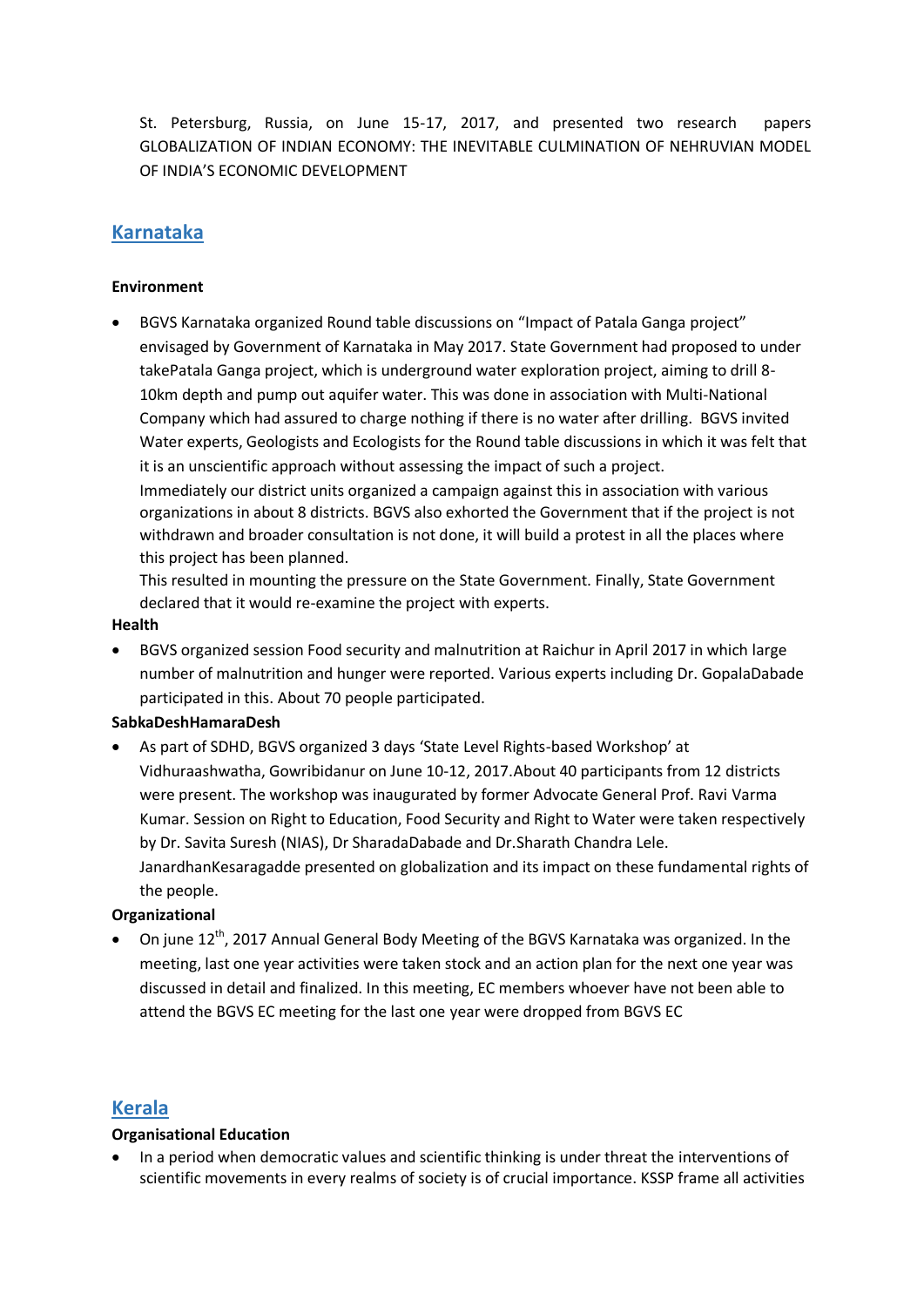bearing this idea in mind.

- After the 54th Annual conference, KSSP mainly focused on conducting unit conventions so that the academic content of the conference and the basic ideas discussed there would reach to every member.
- Two days zonal level camps in three centers were organised for organisational education giving emphasis to scientific temper.
- Following this meghalaparikshath school is also conducted.

### **Environment**

- Campaign on water security- The solgan is 'Welcoming the Monsoon'. The main activities undertaken are cleaning of wells and ponds, making rain pits, recharging wells etc. The programme is conducted with the co operation of clubs, libraries, other organisations and local bodies. The recharging of wells is a joint venture of IRTC and KSSP.
- In continuation to the water security campaign, measures are being taken for ensuring the quality of water and the water is being tested in labs.
- Various programmes for school students on world environment day based on the slogan connecting people to nature.
- Photography competition to youngsters in connection with world environment.
- Two day camp for the selected participants of photography competition in the Parambikulam forest reserve
- State level class on Global Warming and climate change in the Cochin University.
- Protests and study in different areas based on envirnomental issues such as river polution destruction of hills, polution of wells and water bodies (Kottakkunnu in Palakkad, Manakkamala in Ernakulam, pollution of wells in Kannur through polluted water from EzimalaNavika Academy......)
- Kayal Commission Report -The KSSP organised a Kayal Convention in September 2013 in Alappuzha.
	- o Taking note of the widespread decline of the eco system due to encroachments and environmental degradation, the convention constituted a Peoples Commission to provide an assessment of the situation particularly focusing on encroachments and other environmental issue and to provide recommendations as to what needs to be done to restore the ecology, helping to improve the livelihood of people who have been traditionally dependent on the Backwater.
	- o The report of peoples commission on Vembanad Ecosystem was released on 30th September in Alappuzha. Inaguration by Dr.PrabhatPatnaik, release of the report by Dr. Thomas Isac, the report being received by the Hon. Minister J. Mercikuttiyamma.

### **Education**

- Two day state level workshop for planning the future programmes to be undertaken in the field of education. The following papers are presented in the workshop- Changes in the field of public education, the changing perspective of education in the context of New Education Policy, the crisis of public education, a retrospection of curriculm reformation, scholastic society and education Following this there was district level workshop in the context of making 140 schools in the State to the level of international schools by the Government. Our focus is on ensuring the quality of education
- Plans to prepare a document on Higher Education and also couduct a study on Self Financing colleges.
- Conducted a seminar for the protection of mother tongue since the majority are after English and English medium completely ignoring mother tongue. The papers presented in the seminar include, Why mother tongue, lingustics, other languages, medium of education, the cultural implications of neglecting mother tongue. -The future programme is to wage a fight for medium of education to be the mother tongue.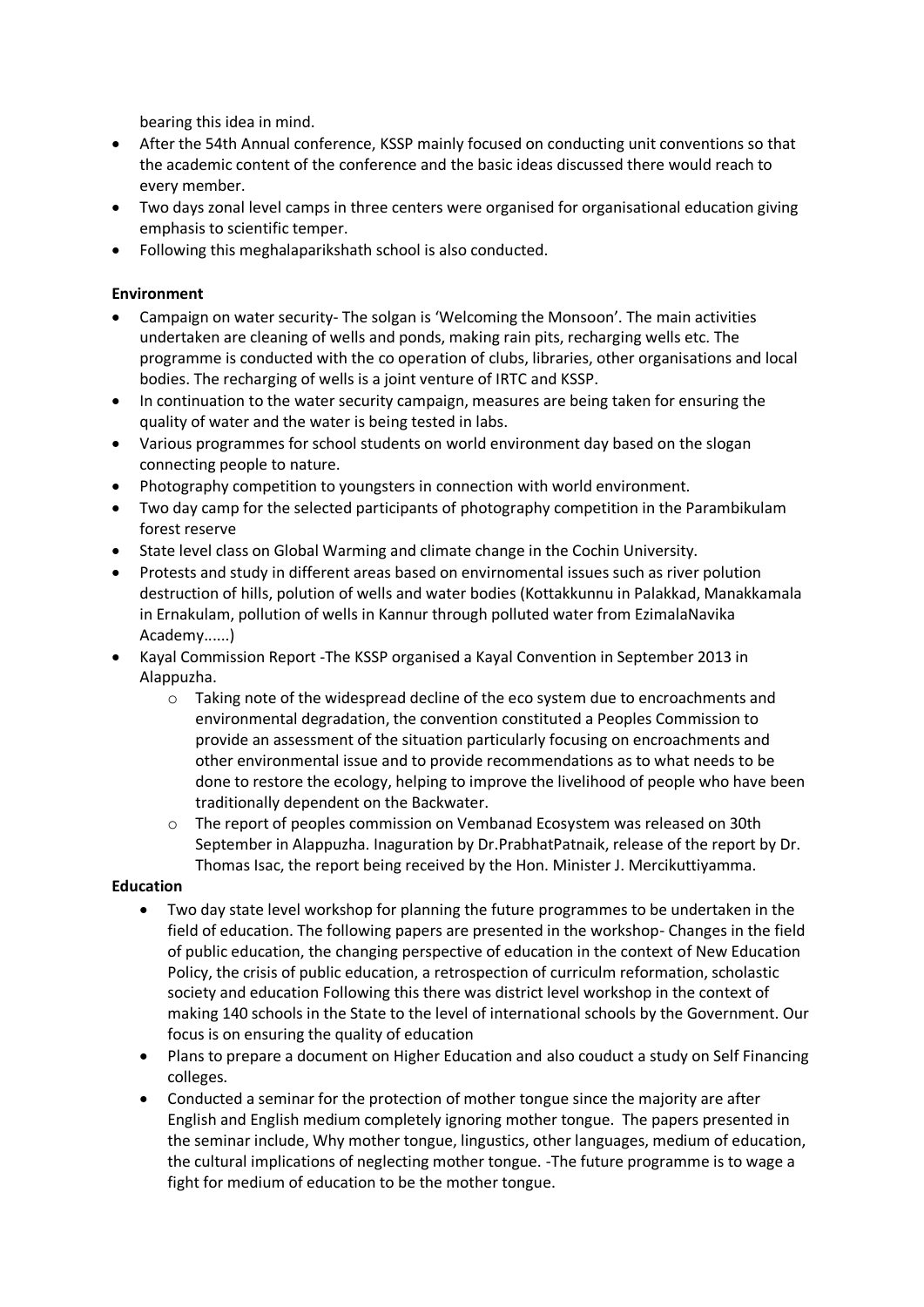- Training for Anganvadi Resource Teachers In collaboration with Social Justice Department 593 Resource Teachers were given training at IRTC. The training is given in three phases and the first phase is over. These resources teachers will train all the Anganvadi teachers by the end of March.
- Vijnanotsavam
	- $\circ$  This year there is a drastic change in the way in which Vijnanotsavam is conducted. For KSSP this year's Vijnanotsavam is for devoloping an alternative for the teaching learning process and evaluation considering the Multiple Intelligence of students, the very basis of New Curriculm in Kerala. The theme of Vijnanotsavam is 'Science is life' based on the 150th birth anniversary of Marie Curie.
	- $\circ$  Students are asked to present the science content through skits, poster making, project presentation and creatve writing in the form of stories, essays ect. - There won't be any question paper and children can formulate the activities through extra reading for which KSSP has prepared special issues of SasthraKeralam and Eureka. A booklet is also distributed to all schools incorporating the activities and the grading indicators for evaluation. –
	- o The best perfomers from each area is selected to the next level panchayath, Meghala, District and State. In each level maximum input will be given to students with the help of experts in each field.
	- $\circ$  Balavedi -Balavedi also organises activities in connection with the 150th birth anniversary of Marie Curie with a view to promoting the methodology of science and scientific thinking.

### **Health**

- Conducted camps for promoting primary health care.
- A carton of medicine was sent to the flood affected areas of Assam.
- Distributed pamphlets and conducted awareness programmes at the time of the spread of fever
- Protest against the hike in fees of the self financing Medical Collages –
- Conducted State level class on anti-Scientific and practices related to the treatment of Cancer.
- Press statement was issued demanding the Centre and the standing committee studying the proposed National Medical Commission Bill to remove the unscientific clauses in the Bill which allows practitioners of AYUSH systems of medicine to practise modern medicine after undergoing a short-term bridge course. Such measures will have long-term consequences on public health and lead to deterioration in the quality of medical education.
	- $\circ$  Also Pointed out that it was unacceptable that the members on the proposed National Medical Commission, which will replace the Medical Council of India, will have government-nominated members rather than elected representatives

### Gender

- Submitted a detailed memorandum to the State Planning Board on Women component plan and same is included in the handbook of LSG planning.
- Conducted State level workshop in 3 zones for making the selected panchayaths gender friendly as a pilot programme. Apart from the KSSP members peoples representatives including the presidents of local bodies, ADS, CDS chairpersons, anganvadi workers, women activists etc participated in the workshop. The main topics discussed are
	- o The politics of de- centralisation and gender friendly approach
	- o The history of gender status
	- o Biology of Gender
	- $\circ$  Indentifying gender discrimination fortified by religion, media, tradition and market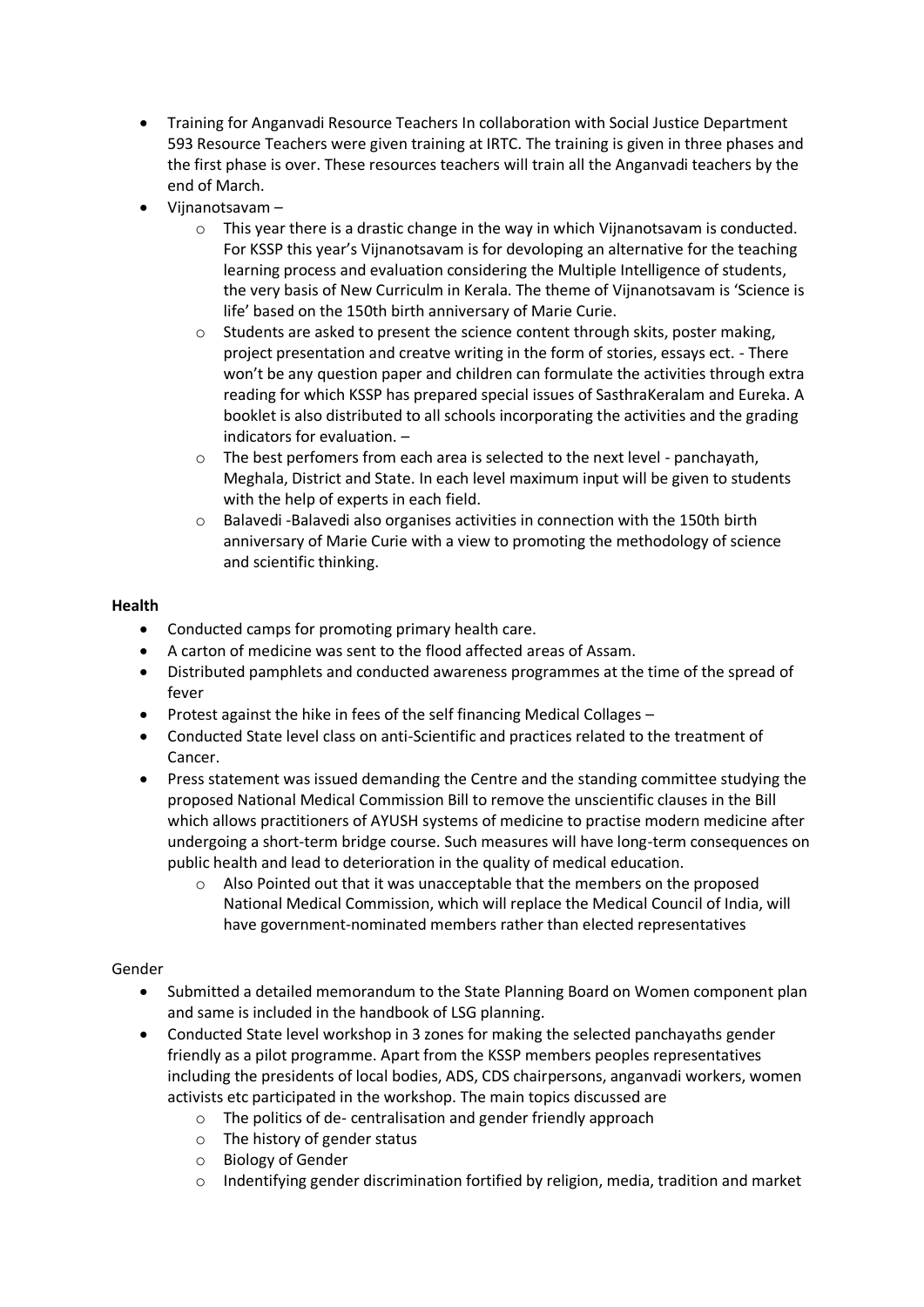- $\circ$  The possibilities of local bodies to create awareness to build up resistance against gender discrimination.
- $\circ$  The formation of gender resource centre (GRC) and gender resource group (GRG).
- $\circ$  Formation of adhoccommitty and training for the members of the committy.
- Conducts gender equality gatherings (ThulyathaSangamam) in all possibile units.

### **Development**

 Padayathra for development dilaogue - Conducted state level Vikasanapadanashibiram in August. Following this there was Padayathra and development dilaogueadressing about 15,000 people, discussing the local issues they face in their respective areas.

### **Media workshop**

 Conducted in media seminar for increasing the skills of the members in IT field and also for uploading audios and videos in youtube and websites. Two youths from Telangana also participated in the workshop.

### **Yuvasamithi**

- Engineering Innovators meet was conducted on 26,27, and 28th of August 2017 by the engineering students group under Kerala SatsraSahithyaParishath with the support of Energy Management Cetnre(EMC), ANERT and ICFOSS. The event was organized at IRTC, Palakkad, the home ground for many innovative projects in the fields of renewable energy and sustainable development inspired by KSSP. Engineering Innovators Meet was organized as an endeavour aiming to promote engineering projects with a social significance. And the programme became a platform for aspiring engineers with an innovative mind to come together and learn through interaction with experts in the field, and to provide an interface where institutions in the field of engineering are introduced to the ideas generated by the young minds.
- Thennindianyuvasangamam- youths from 3 states- Karnataka, Andhra Pradesh and Pondichery participated in this activity exchange programme.
- After district level yuvasangamam 3 days get together of yuvasamithi members in the state level in September
- Kerala padanam How people in kerala live and how they think? Started the work of the second phase of keralapadanam through which we can understand the changes that have occurred in Kerala during the last ten years

### **Publication**

- History of Science and Technology by RVG Menon- 6000 copies were sold as pre publication. The book is widely accepted by people and the release was done in all districts.
- Our language and our Culture- pre publication 5000 copies
- Palmphlets books are also published whenever there is immediate need.
- Published a book on Demonetisation and GST.
- Magazine Circulation Campaign
	- o Published special issues of Eureka and Sasthrakeralam the Marie Curie edition . Eureka- 92000, Sasthrakeralam- 41500
	- o Magazine campaign is going on and this years target is one lakh copies Eureka can be red online through magzer.com

### **Art and culture**

 Janotsavam: In a period when the democratic values and freedom of expresion and life are under threat our cultural activities should be a tool for exposing anti humanistic activities and psuedo science. The KSSP has been involving in a series of cultural activities since 1980 and its Performance Journeys called Kala Jatha is seen as a path breaking model for awareness building. –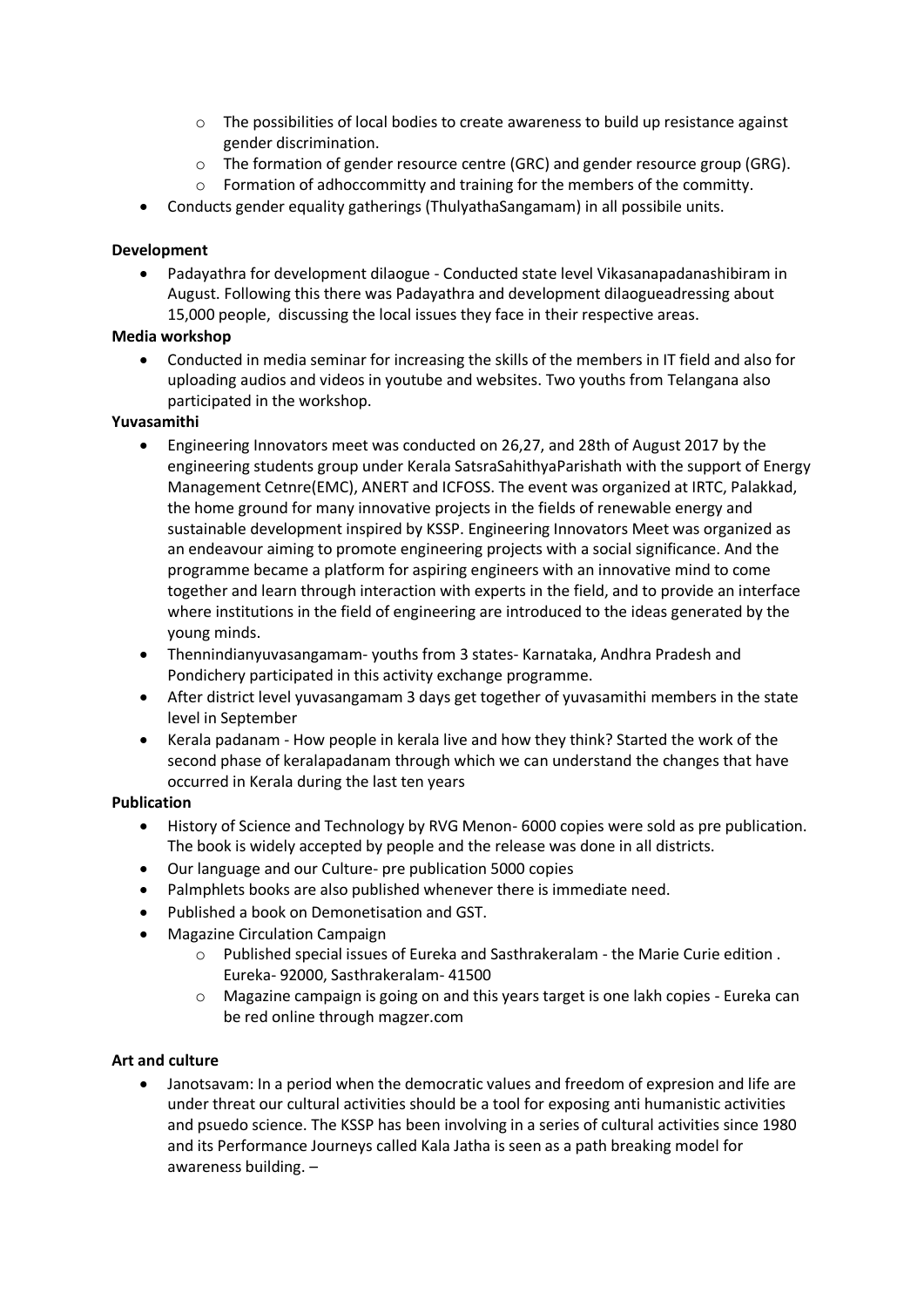- This year we have planned local cultural festivals called Jan Utsav (Peoples Festival)throughout Kerala, from Jan-26th - The Republic day to Feb-28th- National Science day by bringing cultural activists and artists to common platform. This is an attempt to encourage cultural unitiy among people and to strengthen respect to Constitution of India. The slogan for Jan Utsav is We, the People - Don't be frightened to question.
- KSSP is totally committed to national integration, democracy, scientific temper, secularism and humanism.

### **Scientific Temper and constitutional values**

- Conducted southern region workshop for equipping the members of southern regions in the science dialouge for SDHD campaign Protest against
- GouriLankeshassasination Protest meetings in all districts against the brutal murder of GouriLankesh, the noted journalist, writer, activist, and the champion of secularism and communal harmony joining hands with other progressive forces.
- Legislative Assmebly March Conducted a NiyamaSabha March when the Government cut short the distance from the residential areas to the quarries to 50 metres from 100 metres.
- Scientific Temper Week and Kerala Rally for Science In commemoration of the birth anniversary of Marie Curie and Dr. C.V.Raman on November 7th and the birth anniversary of Jawaharlal Nehru on November 14th KSSP together with KCSTSE celebrated 8 days as Scientific Temper Week. There was also the co-operation of the State Library Council, Kudumbasree Mission, Child Welfare Department and the Education Department for these activities.
	- $\circ$  Two types of Posters were printed and distributed to Schools and to the Libraries and general public.
	- o Classes mainly based on Cosmos and life, Global Warming and Climate change, Vaccination etc, Seminars, Exhibitions and debates were organized in all the 14 districts. About 5,000 classes are taken in schools, colleges, libraries and kudumbasree units.
	- o People from all realms of life Dist. Collectors, Scientists, Researchers, Teachers, Students, Peoples Representatives participated in the Rally for Science on 14th.
	- $\circ$  The Rally and the public function thereafter was able to catch the attention of whole Kerala.
	- o Our aim is to make Scientific Consciousness as the common sense of people so as to wage the battle for antiscientific and anti-humanistic activities

### **Madhya Pradesh**

### **Child Rights & Education**

 The meeting with the VCPC members was held at Papdelpanchayat of Rajgarh district on April 14-15, 2017 in two batches. 148 VCPC members were part of the capacity building meeting. Among the participants were anganwadi worker, asha worker, school teachers, pandit, SMC members, panch members, youth group members, sarpanch, secretary etc. The issue on which the VCPC orientation held was early child marriage. April was the month when a mass marriage took place i.e. on "AkkhaTeej". Participants were oriented on ill-effects of early child marriage. It was informed to all that the early marriage took place when a girl is below 18 years and the boy below 21 years.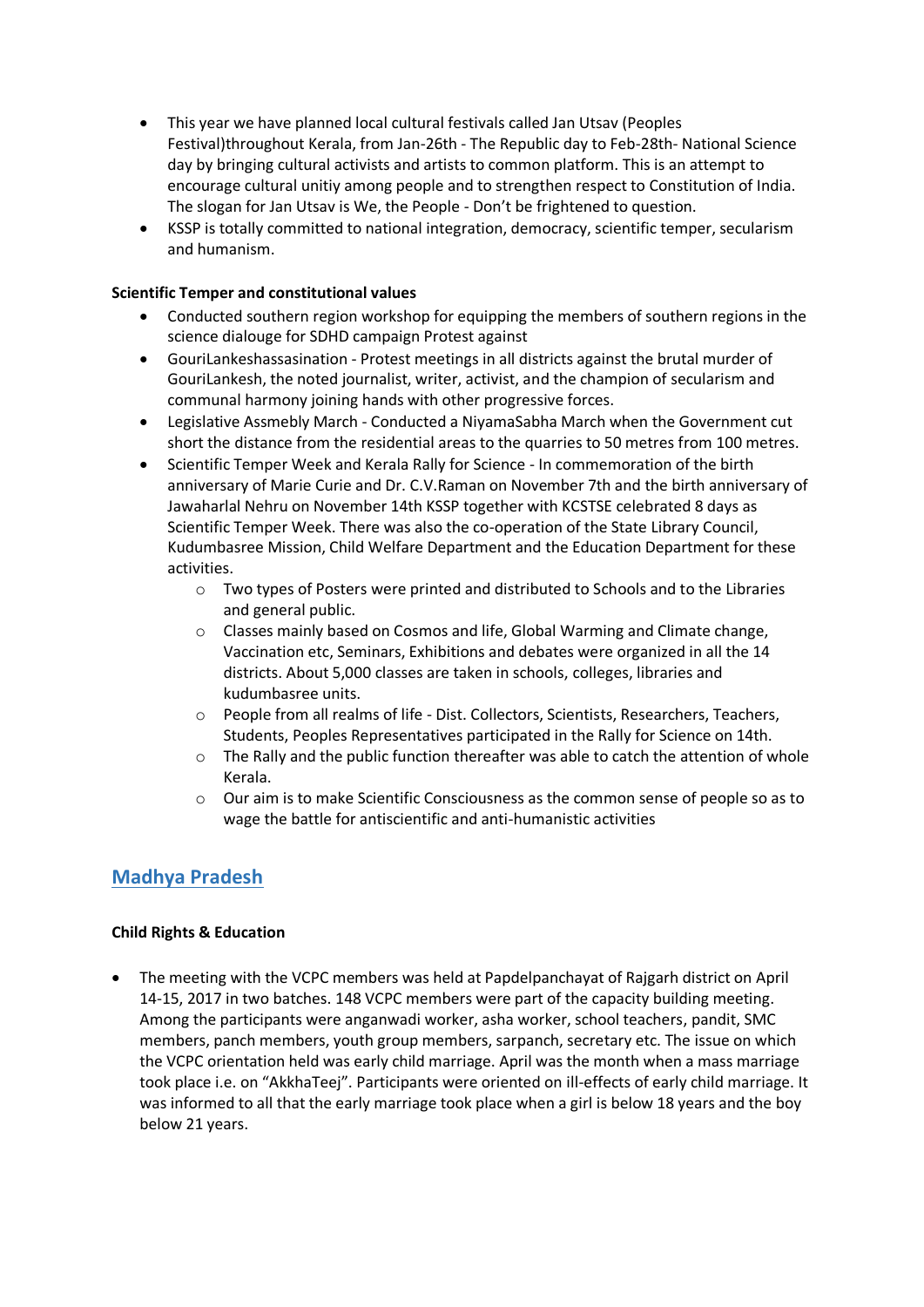- Two days camp organized from April 11-13 in Rajgarh district. More than 450 Children and adolescences from 31 villages of 06 clusters –Rampuriya, Bhumariya, Dhand, Barkheda, Richadiya and Papdel attended the program. Camp started with introduction of all the children. Song "likhoPadhoaagebadho" is sung to aware children about importance of education. Objective of the camp was to empower the children and adolescent to prevent and respond to violations against themselves. Various fun activities like songs, drawing, poetry etc. were also enjoyed by children in camp.
- Child Line of MPBGVS district katni organized a 10 days capacity building of team members on designing child rights sessions for children and community and the ways of generating mass awareness on the issue of children from  $02^{nd} - 12^{th}$  June. Mr. SatishDhoulakhandi and Mr.AgrimSundriyal of BGVS Uttarakhand developed the capacity of team members and volunteers. Two theatre play, songs were developed in these days and performed at Katni Railway station on last day.
- A daylong Children Parliament or BalSansad was organized on  $12<sup>th</sup>$  June to celebrate anti child labor day in Nasrullaganj of Sehore and Khilchipur block of Rajgarh district.
- Three days ToT of Youth on DastakAbhiyan and Soacial Audit was organized at BGVS Bhopal on  $18<sup>th</sup> - 21<sup>st</sup>$  June 2017. The training was intended to orient youth on the issues of children and capacity building on social audit of RTE. Also they were oriented on the DastakAbhiyan – a campaign for visiting door to door to generate awareness on the issues of children in khilchipur block of Rajgarh, Madhya Pradesh.
- A program for distribution of Bags, books, stationary items to 210 children of marginalized groups from Saddam colony, sarvhara colony and LachoreTappar School was organized on 30<sup>th</sup> June 2017 at BVM School in nasrullaganj of sehore. More than 100 community members contributed around Rs. 50,000 to help these children.
- MPBGVS is implementing Human Rights Education in Bal cabinets of 225 elementary schools of 05 districts of Madhya Pradesh since 2015 on volunteer basis. Training of school teachers, Trainers and volunteers were organized in Bhopal on 11 – 15 Oct. 2017 and 21 – 22 March 2018 for the selected 05 districts namely Sehore, Bhind, Morena, katni and Jhabua. Several visits by Amnesty Team members were done in schools to review the implementation of program.
- SMC training was held in two phases, First phase for 3 days and second phase for 2 days. The training was held as per the module provided by the UNICEF. First phase of training took place from 3-5 September at Barkheda, Papdel and Rampuriya& 7-9 September 2017 at Bhumariya, Dhand and Richadiya.
- Another phase of two days training of SMC took place from 4 5 November at Barkheda, Papdel and Rampuriya& 8 - 9 November 2017 at Bhumariya, Dhand and Richadiya.
- A day long Public Hearing on the issues of Child Rights was organized by MPBGVS in Khilchipur of Rajgarh. People from different blocks of rajgarh district participated in the public Hearing. Around 540 participants attended the hearing
- SMC MahaSammelan and Federation Formation took place on 30th December 2017 at Papdel. Objective of the sammelan was to strengthen the understanding of the SMC in school management, experiences sharing of the success of the work done by the SMC and capacity building of the SMC to come forward and ensure the child rights.

### **Youth Activities**

 3 days training on perspective development was organized at BGVS office Bhopal. 35 Participants who participated were members of YuvaManch, SMC, and VCPC. In the training